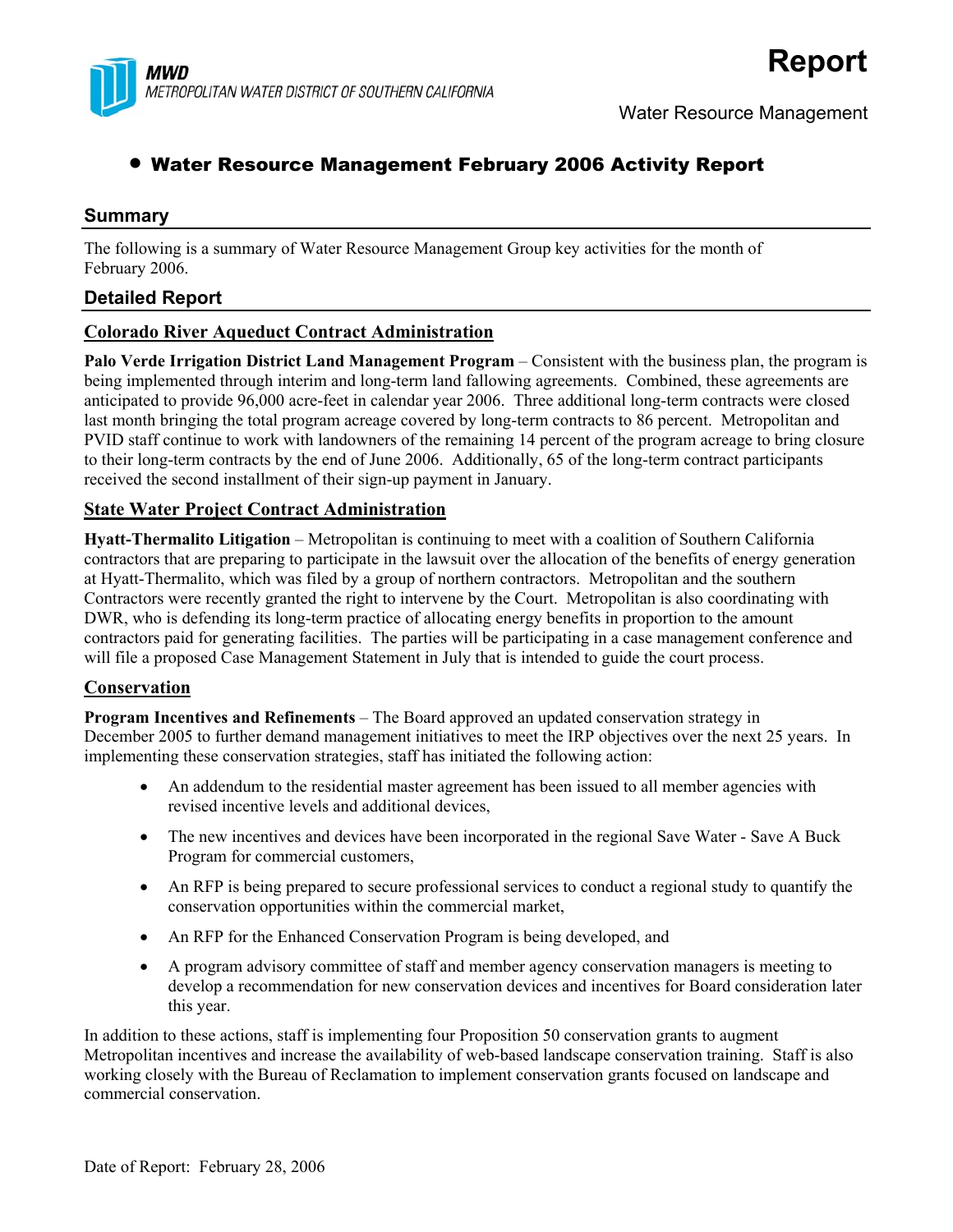# Board Report (Water Resource Management February 2006 Activity Report)

## **Desalination**

**Regional Facilitator Role** - Consistent with the December 2005 Board-adopted Regional Facilitator Role for Desalination, staff has:

- Coordinated research proposals among the member agencies and Metropolitan for upcoming Proposition 50 grant applications, including drafting a joint letter of support,
- Facilitated discussions on recent legislative and regulatory activities among the member agencies,
- Conducted a multi-agency field visit to the Port Hueneme Naval Base to investigate the activities of the Affordable Desalination Collaboration,
- Conducted a staff field visit to the beach well research project conducted by the Municipal Water District of Orange County, and
- Compiled a preliminary list of existing and potential regional desalination research. The list will identify whether the research is completed, currently underway, or proposed, to help identify areas of potential future research and the applicability of different research to brackish and seawater desalination.

#### **Resource and Facility Planning**

**California Water Plan Update Bulletin 160-2005** – The California Department of Water Resources released the final California Water Plan Update Bulletin 160-2005 on February 14, 2006. It is currently available at the website [http://www.waterplan.water.ca.gov/.](http://www.waterplan.water.ca.gov/) Hard copies will be available in March/early April from DWR. The report focuses on two initiatives: maintain and improve the statewide water system and encourage integrated regional water management. The message of the integrated regional water management is for the regions to diversify their water portfolio strategies and to make effective use of local, state, and federal resources and funding. The Plan also states that California needs to make substantial investments in its water management system to support a vital economy, a healthy environment, and reliable water supply for its residences. The Governor has cited the California Water Plan Update as the foundation for water system improvements in his bond proposals.

O:a\s\board\board letters\2005\Group Manager Report to Mar Board.doc